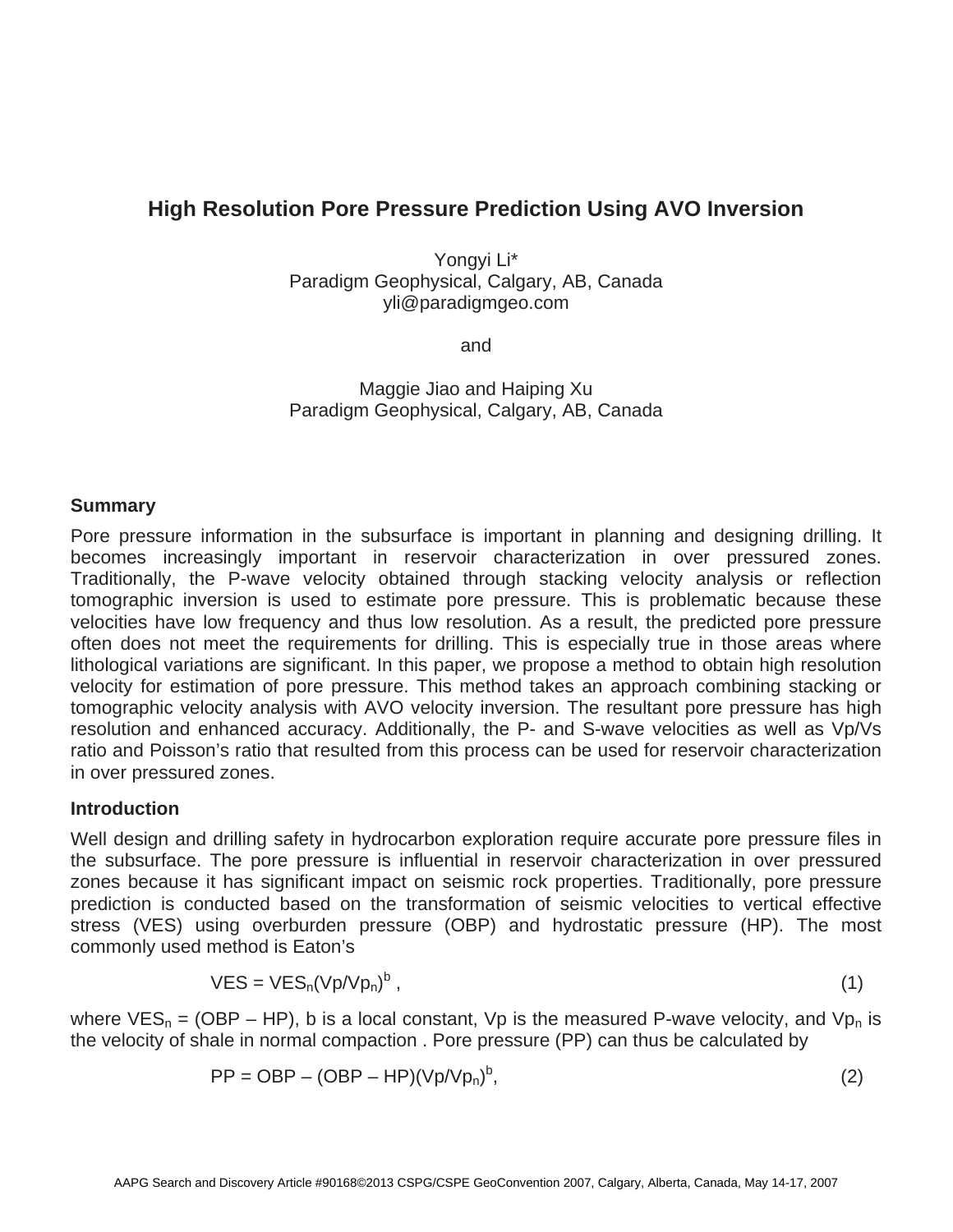where Vp is interval stacking velocity or reflection tomographic velocity. In velocity analysis, reflection tomographic velocity is considered more accurate than stacking velocity. Whichever of these two velocities is used, the resultant pore pressure has low resolution. This is because these velocities are the low frequency component of the velocity profiles in the subsurface. In this paper, we introduce a method that combines stacking velocity or reflection tomographic velocity with AVO velocity inversion. This method is able to produce high resolution and high accurate velocity for pore pressure prediction and reservoir characterization in overpressure zones.

## **Method**

Figure 1 gives an example that shows a comparison of sonic logs and stacking velocities at two well locations in the South Gulf of Mexico. We see that the stacking velocity is actually the low frequency component of the sonic logs. Also, notice that the stacking velocity is unable to resolve individual formations. In addition, the stacking velocity reflects the average of the sonic velocity. At well 2, for example, the stacking velocity in the over pressured zone (above the Mioceno interface) is significantly higher than the sonic velocity. It implicates that the estimated pore pressure using stacking velocity will be significantly lower than the actual pore pressure.

Because stacking velocity or reflection tomographic velocity is the low frequency component of the velocity in the subsurface, we should be able to use them as background velocity for AVO velocity inversion in which velocity reflectivities are used. As a result, the velocity profile contains both the low frequency content that is from stacking or tomographic velocity and the high frequency content that is from velocity reflectivities. The velocity reflectivities,  $\Delta Vp/Vp$  and  $\Delta Vs/Vs$ , can be extracted from CMP gathers by using the two-term AVO equation (Smith and Gidlow, 1987):



**Figure 1.** Comparison of sonic log with stacking velocity at the South Gulf of Mexico.

$$
R(\theta) = \left\{ \frac{\Delta V p}{V p} \right\} \left[ \frac{1}{2} \left( 1 + \tan^2 \theta \right) + g \left( 1 - 2 \left( V s / V p \right)^2 \sin^2 \theta \right) \right\} \times \left\{ \frac{\Delta V s}{V s} \right\} \left[ 4 \left( \frac{V s}{V p} \right)^2 \sin^2 \theta \right],
$$
 (3)

where g is from Gardner's relation  $\rho = aVpg$ . Depending on the type of background velocity, we call the AVO velocity inversion using stacking velocity and tomographic velocity SVAVO and TOMOAVO, respectively. Figure 2 shows a workflow of AVO velocity inversion with pore pressure prediction.